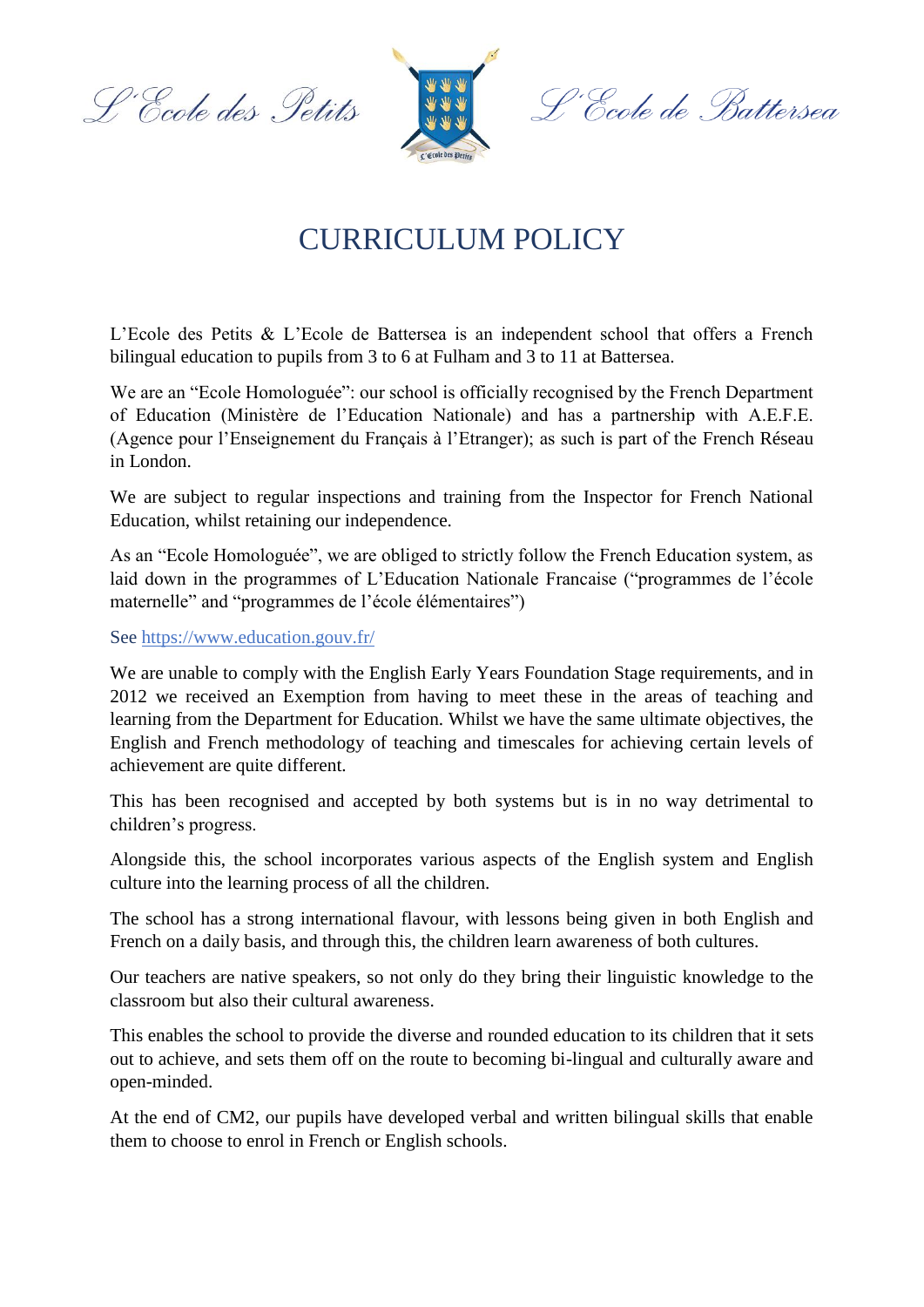L'Ecole des Petits



o.<br>Ecole de Battersea

As an Ecole Homologuée our children are guaranteed a place in a school within the French Réseau when entering primary school once Grande Section (for L'Ecole des Petits) or CM2 (for L'Ecole de Battersea) is completed, with many of our children taking this route.

Pupils who wish to go into the English school system will be assigned a tutor in CM2 (age 11) to assist in achieving English school requirements. An information meeting is held every year to parents from CP to CM1 to explain French and British curriculum specificities and expectations. The decision regarding this course of action is discussed in CM1.

The focus os on fluency in both English and French. Since September 2017, an English phonics programme has been introduced that is adapted to the pace that corresponds to the pupils' needs and linguistic background. Gradually they will start reading normally by the end of GS.

During the first years at the school, a pupil will only receive oral instructions in English with no focus on English writing or reading. Pupils are gradually introduced to reading in English once French reading has been established.

As from CPC (Year 2), pupils start to follow an adjusted and accelerated English curriculum where they start to read and write in English, whilst taking into account the introduction of French reading and writing.

Pure language lessons are for 3 hours per week, but pupils also get exposure to English through the teaching of Humanities that is taught in English (alternating with French teacher) on a termly basis. The objective is for pupils to attain a parallel level in English as in French.

In addition to this, pupils who wish to renounce their right to go to a French school, subscribe to the English Preparatory Course (EPC) which is special provision for Year 5-Year 6 pupils to become familiar with the requirements to pass an  $11+$  examination. The programme is broadly based on the Maths curriculum and in English, pupils work on improving their reading comprehension, creative writing skills and broadening their English vocabulary. Again, this is an adjusted and accelerated programme that provides pupils with an overview of given requirements. Normally parents are encouraged to employ a tutor.

It is important to note that Maths teaching always takes place in French unless a child does the EPC course in year 5 where Maths teaching also takes place in English.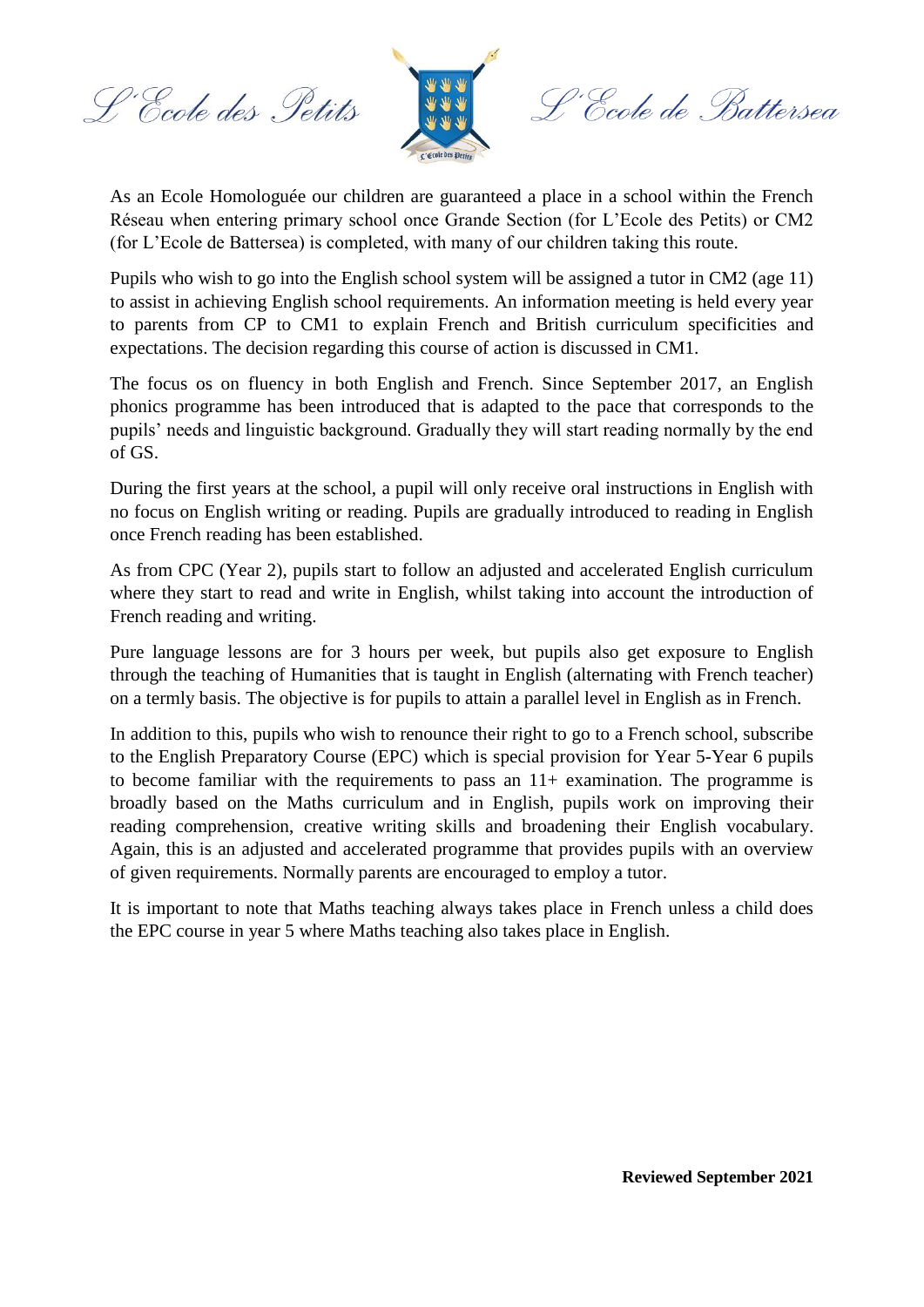



## L'ECOLE DE BATTERSEA 2021 - 2022